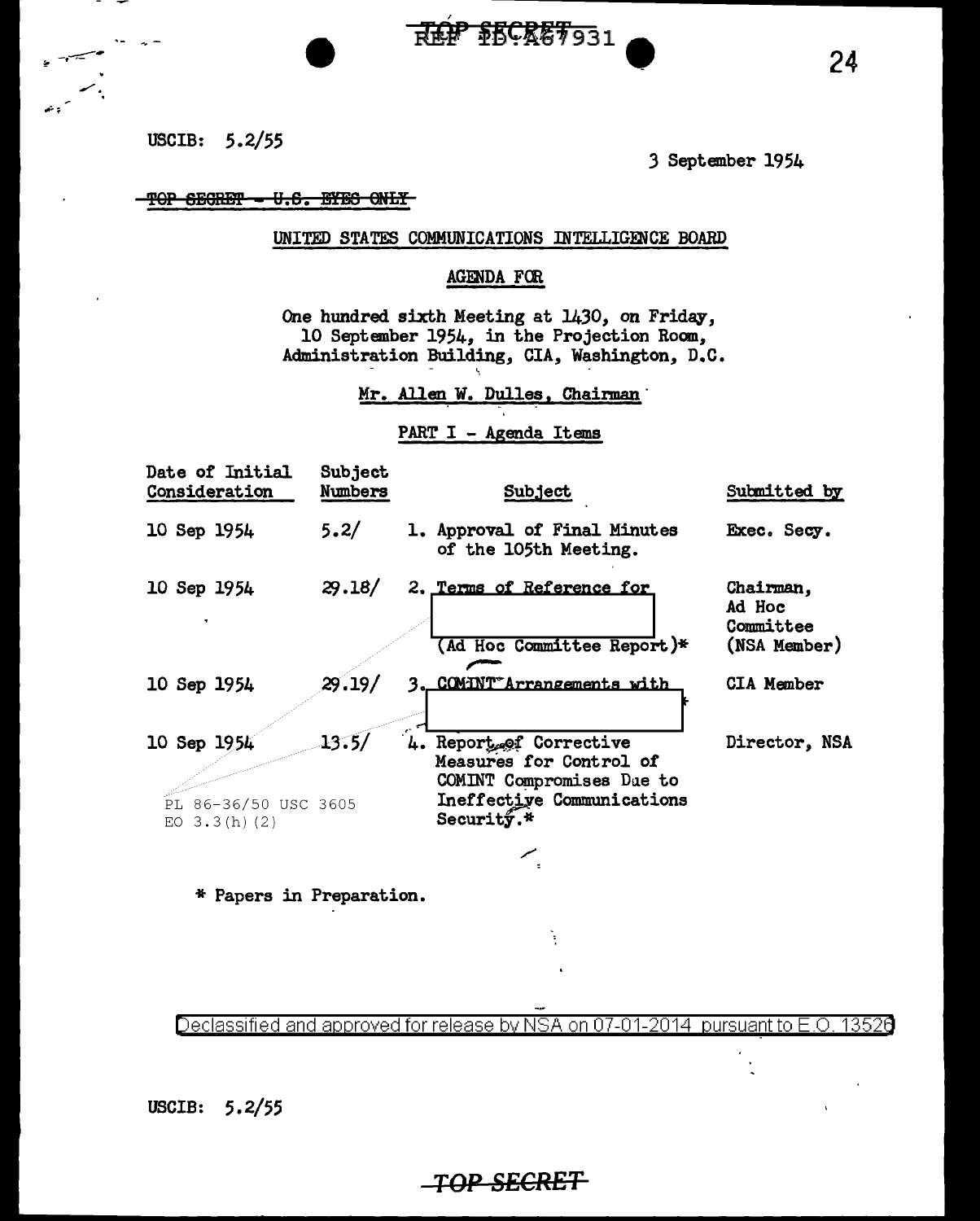| $m_{\rm e} = 10$ |                      | REFULTBESSMOR1                                                                                                                                                                                                        |                                         |
|------------------|----------------------|-----------------------------------------------------------------------------------------------------------------------------------------------------------------------------------------------------------------------|-----------------------------------------|
| يبوسم            | USCIB: 5.2/55        |                                                                                                                                                                                                                       |                                         |
|                  | <b>SECRET</b><br>TUT | <del>u.s.</del><br>mm                                                                                                                                                                                                 |                                         |
|                  |                      | PART II - Background Information on Agenda Items                                                                                                                                                                      |                                         |
|                  | Item No.             | Subject and Summary                                                                                                                                                                                                   | EO $3.3(h)$ (2)<br>PL 86-36/50 USC 3605 |
|                  | $\mathbf{1}$ .       | Final Minutes of the 105th Meeting. Comments on the<br>tentative minutes of the subject meeting are now being<br>received, and a final version of the minutes will be<br>distributed in advance of the 106th Meeting. |                                         |
|                  | 2.                   |                                                                                                                                                                                                                       |                                         |

*3.* 

4.

Report of Corrective Measures for Control of COMINT Compromises Due to Ineffective Communications Security. In his Annual Report (USCIB 5.4/12) the Executive Secretary noted that in reports available since May of 1953 ineffective communications have been producing CCMINT compromises at the average rate of slightly more than five per month. He pointed out that approximately one-half of these compromises involved inadvertent plain text transmissions, many cases of which have revealed. TOP SECRET codeword information on readily interceptable radio circuits. He observed that the provisions of USCIB Directive Number 9 are expected to assist materially in the amelioration of this situation but that much depended upon the corrective measures taken by the Director, NSA, since all but one of the electrical compromises noted have occurred in elements under his technical or operational control.

He commented, further, that "Leakage of COMINT information due to ineffective communications is considered to be our most dangerous security weakness. If not corrected, this weakness can render all other security efforts null and void.",

USCIB:  $5.2/55$  - 2 -

# **TOP SECRET**